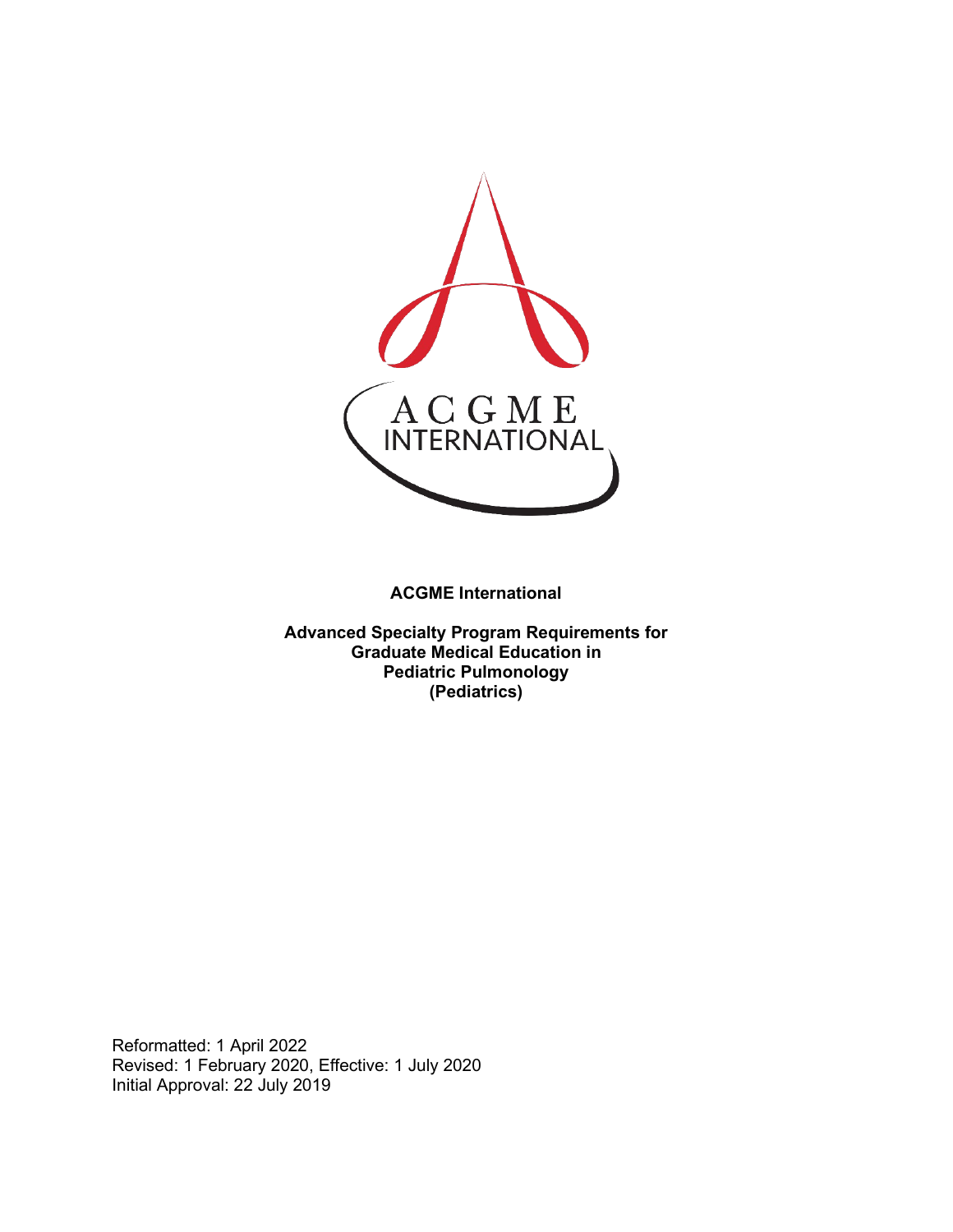## **ACGME International Specialty Program Requirements for Graduate Medical Education in Pediatric Pulmonology (Pediatrics)**

#### **Int. Introduction**

*Background and Intent: Programs must achieve and maintain Foundational Accreditation according to the ACGME-I Foundational Requirements prior to receiving Advanced Specialty Accreditation. The Advanced Specialty Requirements noted below complement the ACGME-I Foundational Requirements. For each section, the Advanced Specialty Requirements should be considered together with the Foundational Requirements.*

## **Int. I. Definition and Scope of the Specialty**

Pediatric pulmonology is the subspecialty that comprises the provision of care to infants, children, adolescents, and young adults with acute and chronic pulmonary disorders. When providing care, pediatric pulmonologists use an understanding of pathophysiology and clinical diagnosis and management, as well as knowledge of the emotional aspects of providing care to children and their families.

## **Int. II. Duration of Education**

Int. II.A. The educational program in pediatric pulmonology must be 36 or 48 months in length.

## **I. Institution**

## **I.A. Sponsoring Institution**

- I.A.1. A fellowship in pediatric pulmonology must function as an integral part of an ACGME-I-accredited residency in pediatrics.
- I.A.1.a) The pediatric pulmonology program should be geographically proximate to the affiliated pediatrics residency program.
- I.A.2. The educational program in pediatric pulmonology must not negatively affect the education of residents in the affiliated pediatrics residency program.

#### **I.B. Participating Sites**

See International Foundational Requirements, Section I.B.

#### **II. Program Personnel and Resources**

#### **II.A. Program Director**

II.A.1. The program director must demonstrate a record of ongoing involvement in scholarly activity.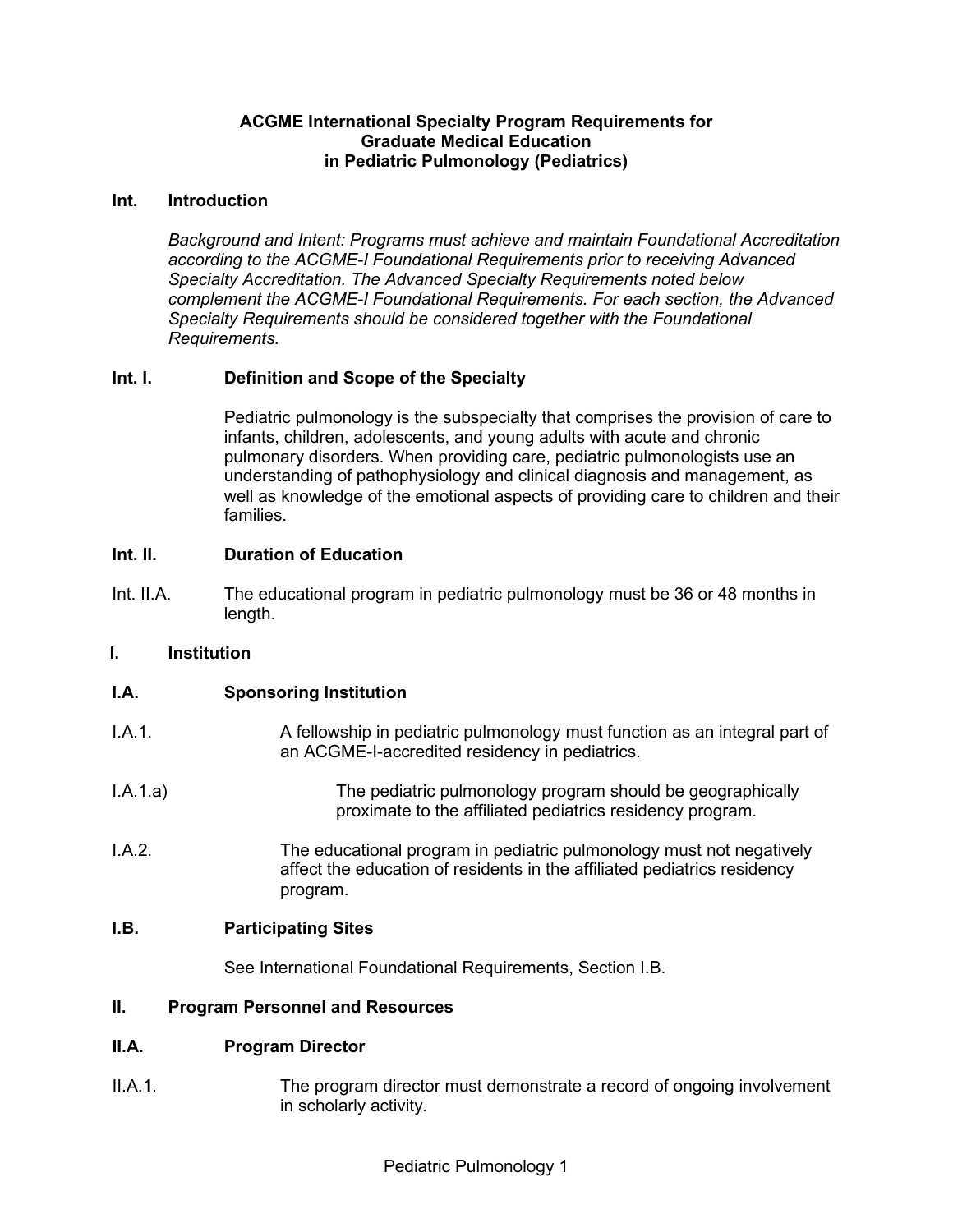| II.A.2.     | The program director must demonstrate a record of mentoring or guiding<br>fellows in the acquisition of competence in the clinical, teaching, research,<br>quality improvement, and advocacy skills pertinent to the discipline.                                                                                               |
|-------------|--------------------------------------------------------------------------------------------------------------------------------------------------------------------------------------------------------------------------------------------------------------------------------------------------------------------------------|
| II.A.3.     | The program director must ensure that each fellow:                                                                                                                                                                                                                                                                             |
| II.A.3.a)   | is provided with mentorship in development of the necessary<br>clinical, educational, scholarship, and administrative skills; and,                                                                                                                                                                                             |
| II.A.3.b)   | documents experience in procedures.                                                                                                                                                                                                                                                                                            |
| ILA.3.b)(1) | The program director must ensure that such<br>documentation is available for review.                                                                                                                                                                                                                                           |
| II.A.4.     | The program director must coordinate, with the program directors of the<br>pediatric residency and other related subspecialty programs, the<br>incorporation of the ACGME-I Competencies into fellowship education to<br>foster consistent expectations for fellows' achievement and faculty<br>members' evaluation processes. |
| II.A.5.     | Meetings with the program directors of the pediatric residency program<br>and all pediatric subspecialty programs should take place at least<br>semiannually.                                                                                                                                                                  |
| II.A.5.a)   | There must be documentation of these meetings.                                                                                                                                                                                                                                                                                 |
| II.A.5.b)   | These meetings should address a departmental approach to<br>common educational issues and concerns that may include core<br>curriculum, the ACGME-I Competencies, and evaluation.                                                                                                                                              |
| II.A.6.     | The fellowship program director must have the authority and responsibility<br>to set and adjust the clinical responsibilities and ensure that fellows have<br>appropriate clinical responsibilities and an appropriate patient load.                                                                                           |
| II.B.       | <b>Faculty</b>                                                                                                                                                                                                                                                                                                                 |
| II.B.1.     | To ensure the quality of the education and scholarly activity of the<br>program, and to provide adequate supervision of fellows, there must be at<br>least two faculty members, including the program director.                                                                                                                |
| II.B.2.     | Faculty members must encourage and support fellows in scholarly<br>activities.                                                                                                                                                                                                                                                 |
| II.B.2.a)   | This must include mentoring fellows in the application of scientific<br>principles, epidemiology, biostatistics, and evidence-based<br>medicine to the clinical care of patients.                                                                                                                                              |
| II.B.2.b)   | Scholarly activities must be in basic science, clinical care, health<br>services, health policy, quality improvement, or education with<br>implications for the field of pediatric pulmonology.                                                                                                                                |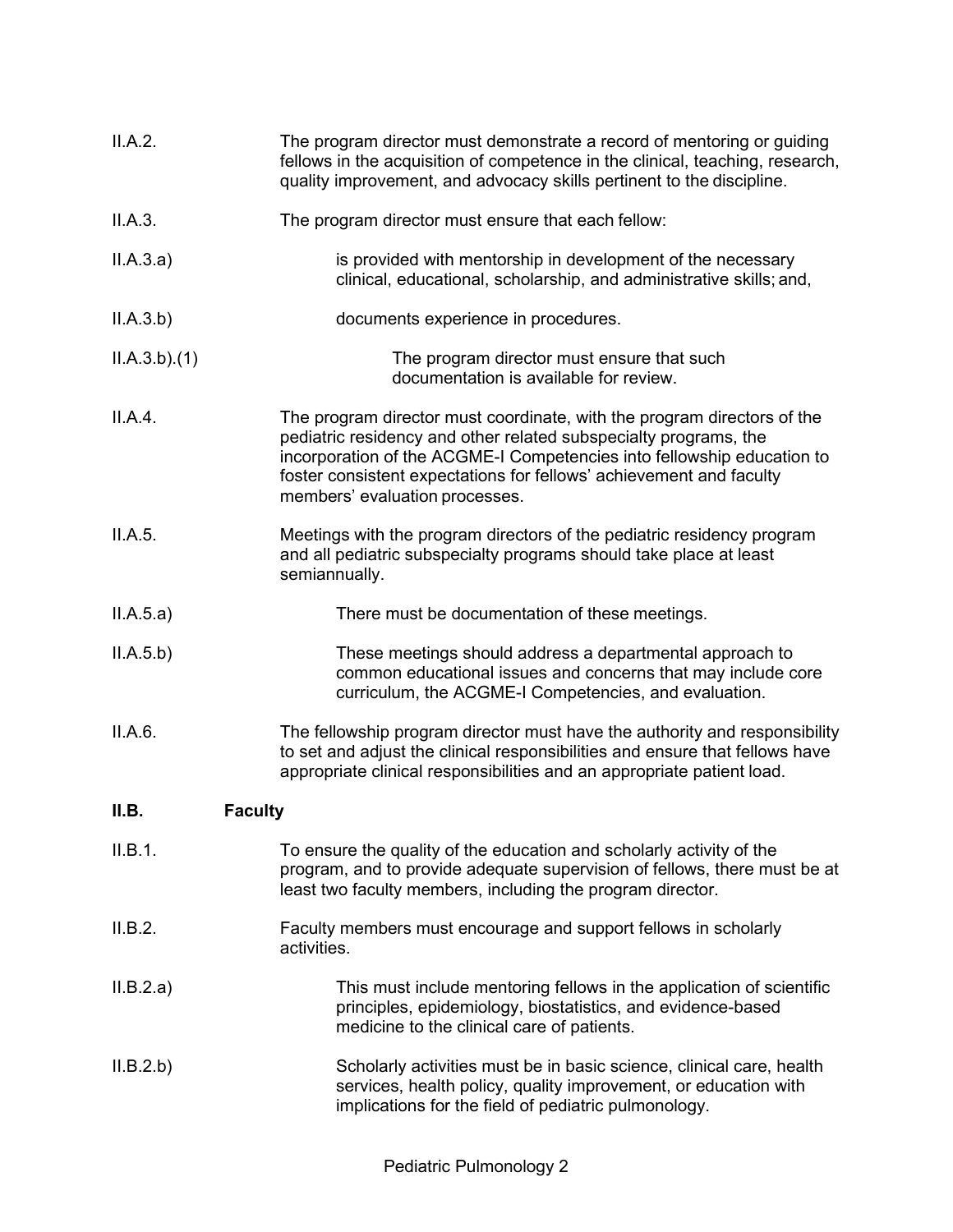- II.B.3. Qualified faculty members in the following pediatric subspecialties should be available for the education of fellows:
- II.B.3.a) neonatal-perinatal medicine;
- II.B.3.b) pediatric cardiology;
- II.B.3.c) pediatric critical care medicine;
- II.B.3.d) pediatric emergency medicine;
- II.B.3.e) pediatric endocrinology;
- II.B.3.f) pediatric gastroenterology; and,
- II.B.3.g) pediatric infectious disease.
- II.B.4. The faculty should also include the following specialists with substantial experience in treating pediatric problems:
- II.B.4.a) allergist-immunologist(s);
- II.B.4.b) anesthesiologist(s);
- II.B.4.c) cardiothoracic surgeon(s);
- II.B.4.d) child and adolescent psychiatrist(s);
- II.B.4.e) child neurologist(s);
- II.B.4.f) medical geneticist(s);
- II.B.4.g) otolaryngologist(s);
- II.B.4.h) pathologist(s);
- II.B.4.i) pediatric surgeon(s); and,
- II.B.4.j) radiologist(s).
- II.B.5. Consultants with expertise in adult pulmonology should be available for transition care of young adults.

## **II.C. Other Program Personnel**

- II.C.1. To ensure multidisciplinary and interprofessional practice in pediatric pulmonology, the following personnel with pediatric focus and experience should be available:
- II.C.1.a) child life therapist(s);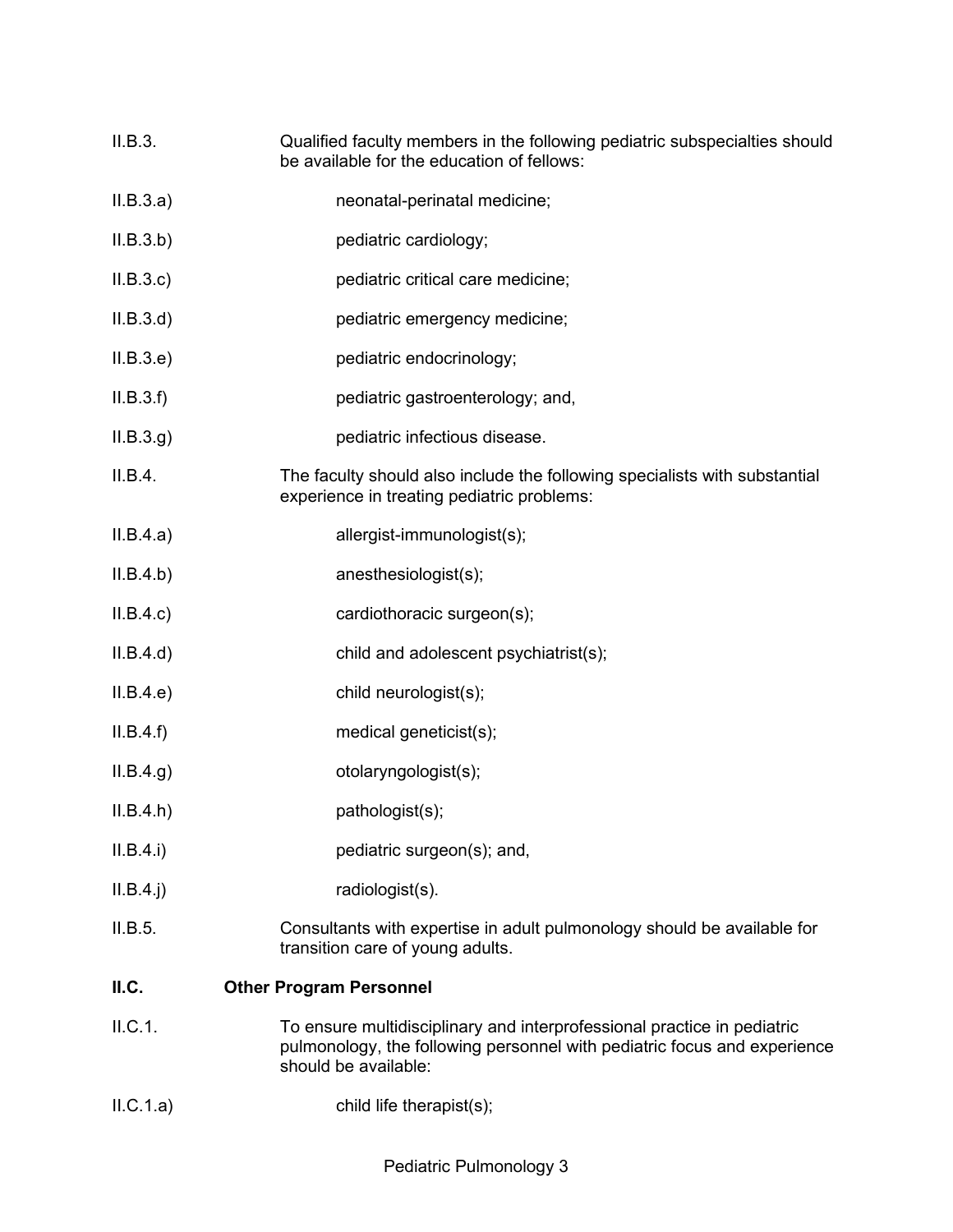| ILC.1.b)   | dietitian(s);                                                                                                                                                                                     |
|------------|---------------------------------------------------------------------------------------------------------------------------------------------------------------------------------------------------|
| ILC.1.c)   | mental health professional(s);                                                                                                                                                                    |
| ILC.1.d    | nurse(s);                                                                                                                                                                                         |
| ILC.1.e)   | pharmacist(s);                                                                                                                                                                                    |
| ILC.1.f)   | physical and occupational therapist(s);                                                                                                                                                           |
| ILC.1.g)   | respiratory therapist(s);                                                                                                                                                                         |
| ILC.1.h    | school and special education liaison(s);                                                                                                                                                          |
| II.C.1.i)  | social worker(s); and,                                                                                                                                                                            |
| $ILC.1.$ j | speech and language therapist(s).                                                                                                                                                                 |
| II.D.      | <b>Resources</b>                                                                                                                                                                                  |
| II.D.1.    | Facilities and services, including comprehensive laboratory, pathology,<br>and imaging services, must be available, including:                                                                    |
| II.D.1.a)  | a pediatric pulmonary function laboratory capable of performing<br>bronchoprovocation studies and measuring flows, gas exchange,<br>and lung volumes, to include the use of body plethysmography; |
| II.D.1.b   | facilities for pediatric polysomnography; and,                                                                                                                                                    |
| II.D.1.c   | facilities in which flexible bronchoscopy examinations in child and<br>adolescent patients can be performed.                                                                                      |
| II.D.2.    | An adequate number and variety of pulmonology patients ranging in age<br>from newborn through young adulthood must be available to provide a<br>broad educational experience for fellows.         |
| II.D.3.    | A sufficient number of patients must be available in inpatient and<br>outpatient settings to meet the educational needs of the program.                                                           |

## **III. Fellow Appointment**

# **III.A. Eligibility Criteria**

III.A.1. **Prior to appointment in the program, fellows should have completed an** ACGME-I-accredited residency program in pediatrics, or a pediatric residency program acceptable to the Sponsoring Institution's Graduate Medical Education Committee.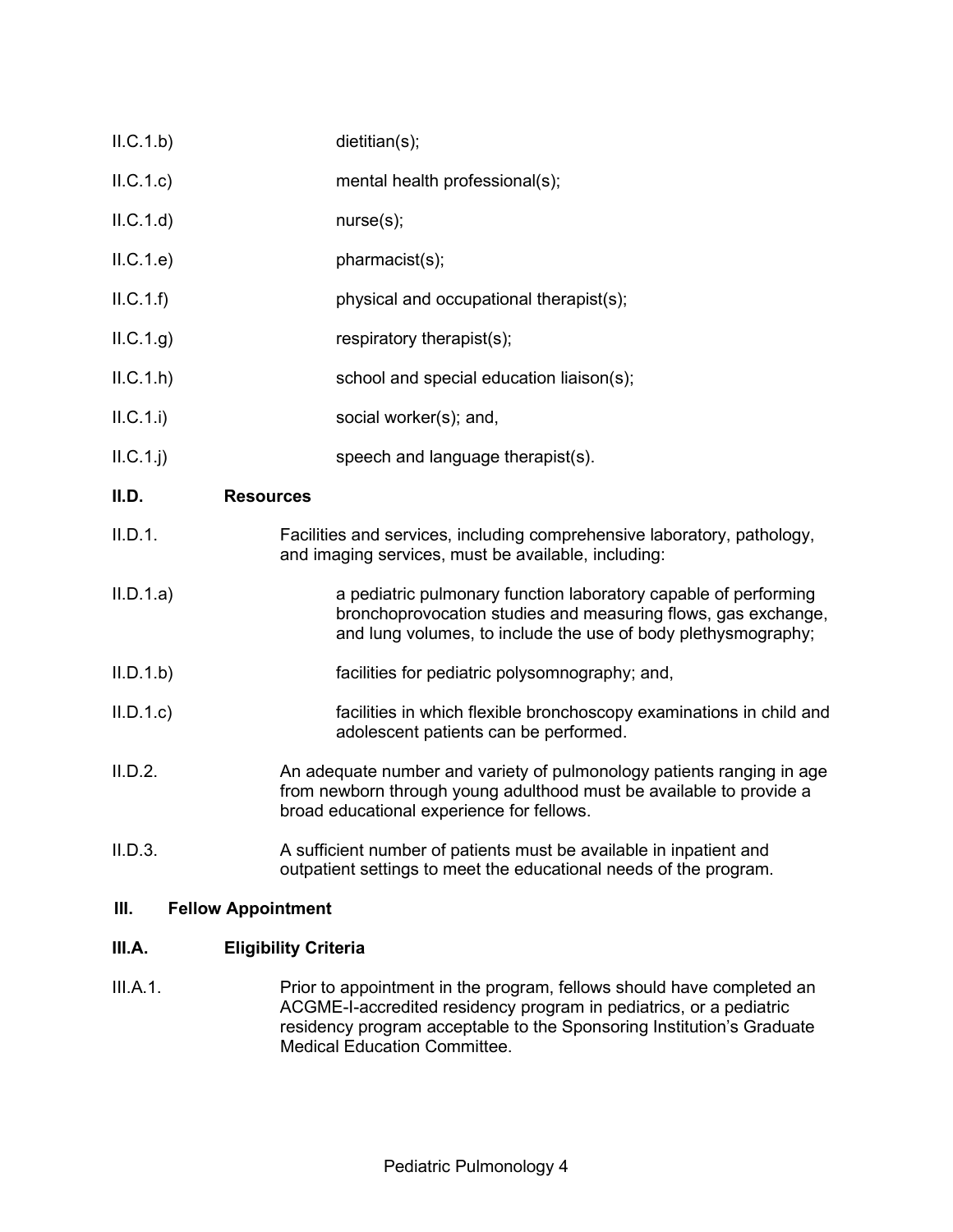## **III.B. Number of Fellows**

See International Foundational Requirements, Section III.B.

# **IV. Specialty-Specific Educational Program**

| IV.A.               | <b>ACGME-I Competencies</b> |                                                                                                                                                                                                                                         |  |
|---------------------|-----------------------------|-----------------------------------------------------------------------------------------------------------------------------------------------------------------------------------------------------------------------------------------|--|
| IV.A.1.             | the curriculum.             | The program must integrate the following ACGME-I Competencies into                                                                                                                                                                      |  |
| IV.A.1.a)           | Professionalism             |                                                                                                                                                                                                                                         |  |
| IV.A.1.a)(1)        | including:                  | Fellows must demonstrate a commitment to<br>professionalism and an adherence to ethical principles,                                                                                                                                     |  |
| IV.A.1.a)(1)(a)     |                             | trustworthiness that makes colleagues feel secure<br>when a fellow is responsible for the care of<br>patients;                                                                                                                          |  |
| IV.A.1.a)(1)(b)     |                             | leadership skills that enhance team function, the<br>learning environment, and/or the health care<br>delivery system/environment to improve patient<br>care; and,                                                                       |  |
| IV.A.1.a)(1)(c)     |                             | the capacity to recognize that ambiguity is part of<br>clinical medicine and to respond by utilizing<br>appropriate resources in dealing with uncertainty.                                                                              |  |
| IV.A.1.b)           |                             | <b>Patient Care and Procedural Skills</b>                                                                                                                                                                                               |  |
| IV.A.1.b)(1)        |                             | Fellows must provide patient care that is compassionate,<br>appropriate, and effective for the treatment of health<br>problems and the promotion of health.                                                                             |  |
| IV.A.1.b)(1)(a)     |                             | Fellows must demonstrate competence in the<br>clinical skills necessary in pediatric pulmonology,<br>including:                                                                                                                         |  |
| IV.A.1.b)(1).(a)(i) |                             | providing consultation, performing a history<br>and physical examination, making informed<br>diagnostic and therapeutic decisions that<br>result in optimal clinical judgement, and<br>developing and carrying out management<br>plans; |  |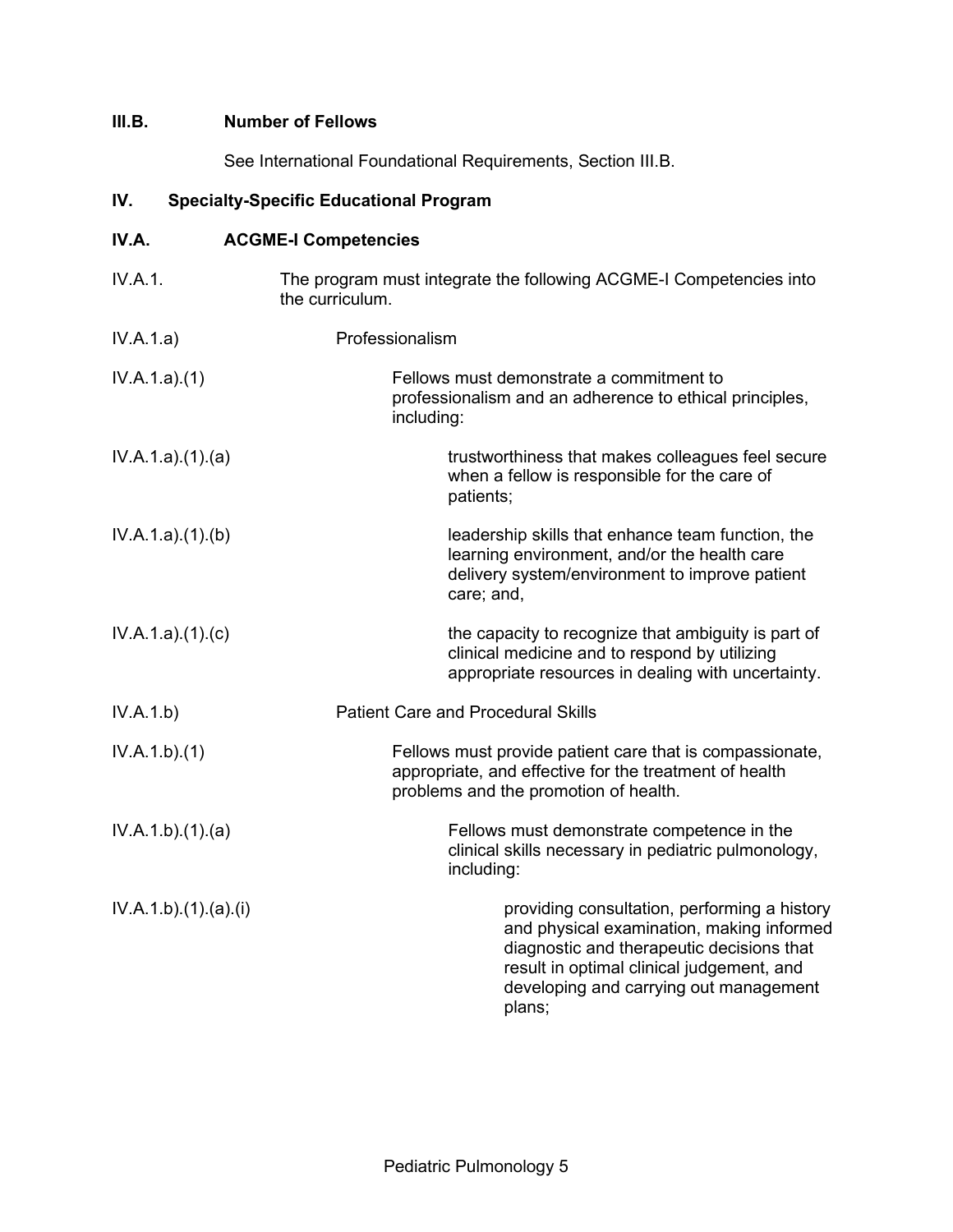| IV.A.1.b)(1)(a)(ii)     | providing transfer of care that ensures<br>seamless transitions, counseling patients<br>and families, using information technology<br>to optimize patient care, and providing<br>appropriate role modeling and supervision; |
|-------------------------|-----------------------------------------------------------------------------------------------------------------------------------------------------------------------------------------------------------------------------|
| IV.A.1.b)(1)(a)(iii)    | providing for or coordinating care for<br>patients with complex and chronic diseases<br>with the appropriate physician and/or<br>agency;                                                                                    |
| IV.A.1.b)(1)(a)(iv)     | facilitating the transition of patients with<br>pulmonary disorders from pediatrics to adult<br>health care settings;                                                                                                       |
| IV.A.1.b)(1)(a)(v)      | providing continuing care of patients with<br>chronic pulmonary problems, to include:                                                                                                                                       |
| IV.A.1.b)(1)(a)(v)(a)   | aspiration syndromes;                                                                                                                                                                                                       |
| IV.A.1.b)(1)(a)(v)(b)   | asthma and allergic disorders<br>affecting the respiratory system;                                                                                                                                                          |
| IV.A.1.b)(1)(a)(v)(c)   | chronic lung disease of infancy;                                                                                                                                                                                            |
| IV.A.1.b)(1)(a)(v)(d)   | chronic suppurative lung disease;                                                                                                                                                                                           |
| IV.A.1.b)(1).(a)(v).(e) | chronic ventilator assistance,<br>including home mechanical<br>ventilation, bi-level positive airway<br>pressure ventilation, and<br>tracheostomy management;                                                               |
| IV.A.1.b)(1)(a)(v)(f)   | congenital and acquired upper<br>airway obstruction;                                                                                                                                                                        |
| IV.A.1.b)(1)(a)(v)(g)   | congenital anomalies of the<br>respiratory system;                                                                                                                                                                          |
| IV.A.1.b)(1)(a)(v)(h)   | cystic fibrosis;                                                                                                                                                                                                            |
| IV.A.1.b)(1)(a)(v)(i)   | lower respiratory tract infections;                                                                                                                                                                                         |
| IV.A.1.b)(1)(a)(v)(j)   | newborn respiratory diseases;                                                                                                                                                                                               |
| IV.A.1.b)(1)(a)(v)(k)   | other diseases such as pulmonary<br>hypertension, interstitial lung<br>disease, hemosiderosis, and acute<br>lung injuries;                                                                                                  |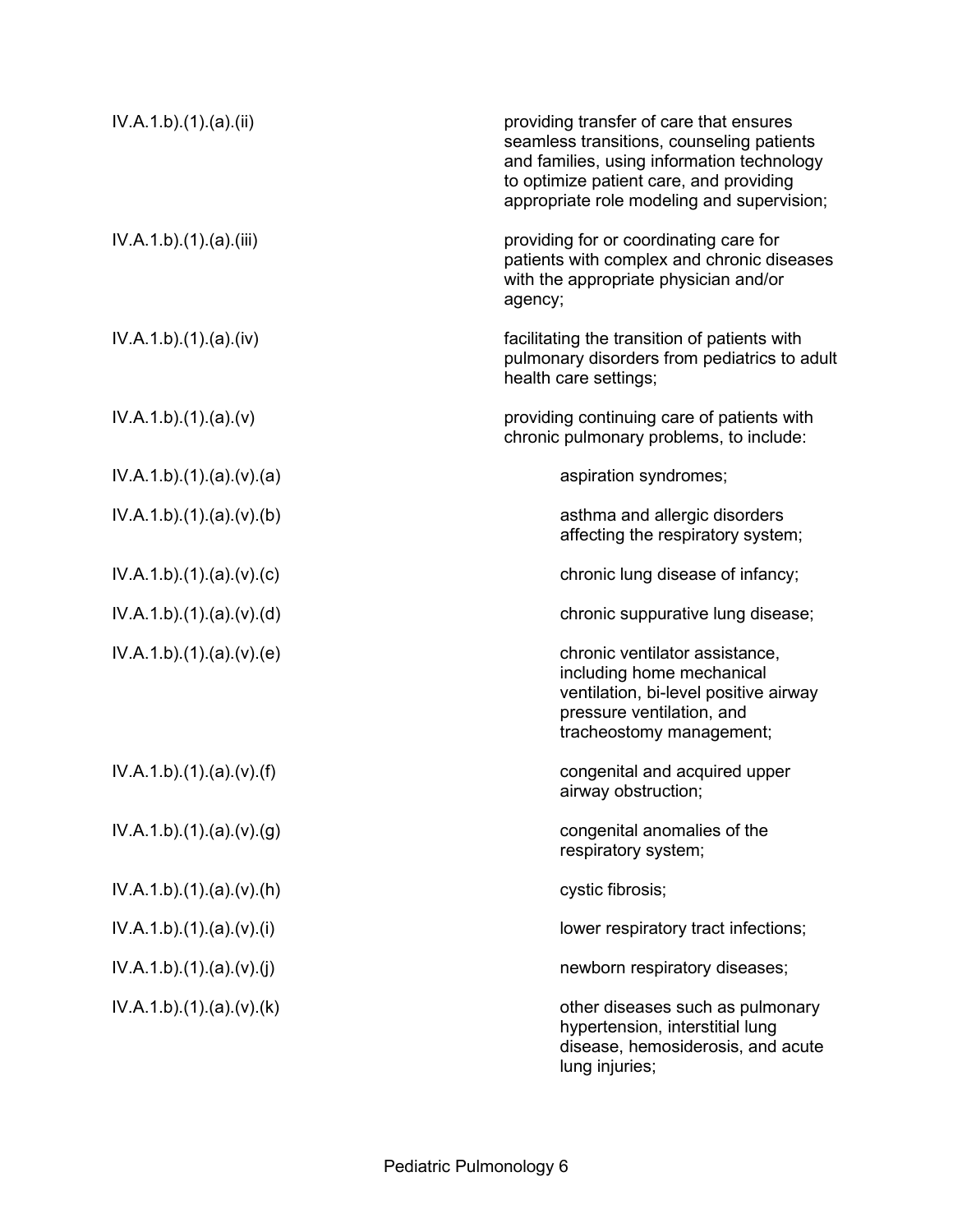| IV.A.1.b)(1)(a)(v)(l)   |                          | pre- and post-operative<br>management of children with<br>respiratory disorders;                                                                                                                                                                                                                                                                             |
|-------------------------|--------------------------|--------------------------------------------------------------------------------------------------------------------------------------------------------------------------------------------------------------------------------------------------------------------------------------------------------------------------------------------------------------|
| IV.A.1.b)(1)(a)(v)(m)   |                          | respiratory infections in the<br>immunocompromised host; and,                                                                                                                                                                                                                                                                                                |
| IV.A.1.b)(1)(a)(v)(n)   |                          | sleep disordered breathing, such as<br>apnea.                                                                                                                                                                                                                                                                                                                |
| IV.A.1.b)(1)(a)(vi)     |                          | interpreting a variety of diagnostic tests, to<br>include diagnostic imaging;                                                                                                                                                                                                                                                                                |
| IV.A.1.b).(1).(a).(vii) |                          | managing patients requiring supplementary<br>respiratory equipment, to include oxygen,<br>chronic mechanical ventilation, non-invasive<br>ventilation, and airway clearance devices;                                                                                                                                                                         |
| IV.A.1.b)(1)(a)(viii)   |                          | understanding the techniques of airway<br>clearance and pulmonary rehabilitation;<br>and,                                                                                                                                                                                                                                                                    |
| IV.A.1.b)(1)(a)(ix)     |                          | understanding how a patient's critical<br>respiratory problems affect other organ<br>systems.                                                                                                                                                                                                                                                                |
| IV.A.1.b)(1)(b)         |                          | Fellows must be able to competently perform all<br>medical, diagnostic, and surgical procedures<br>considered essential for the practice of pediatric<br>pulmonology. Fellows must:                                                                                                                                                                          |
| IV.A.1.b)(1)(b)(i)      |                          | competently use and interpret the results of<br>laboratory tests and imaging;                                                                                                                                                                                                                                                                                |
| IV.A.1.b).(1).(b).(ii)  |                          | perform flexible bronchoscopy and interpret<br>results; and,                                                                                                                                                                                                                                                                                                 |
| IV.A.1.b)(1)(b)(iii)    |                          | demonstrate competence in the techniques,<br>indications, contraindications,<br>complications, and interpretation of tests of<br>pulmonary function, including spirometry,<br>lung volume measurement, diffusing<br>capacity of the lung, tests of<br>bronchoprovocation, bronchoscopy,<br>bronchoalveolar lavage, mucosal biopsies,<br>and polysomnography. |
| IV.A.1.c)               | <b>Medical Knowledge</b> |                                                                                                                                                                                                                                                                                                                                                              |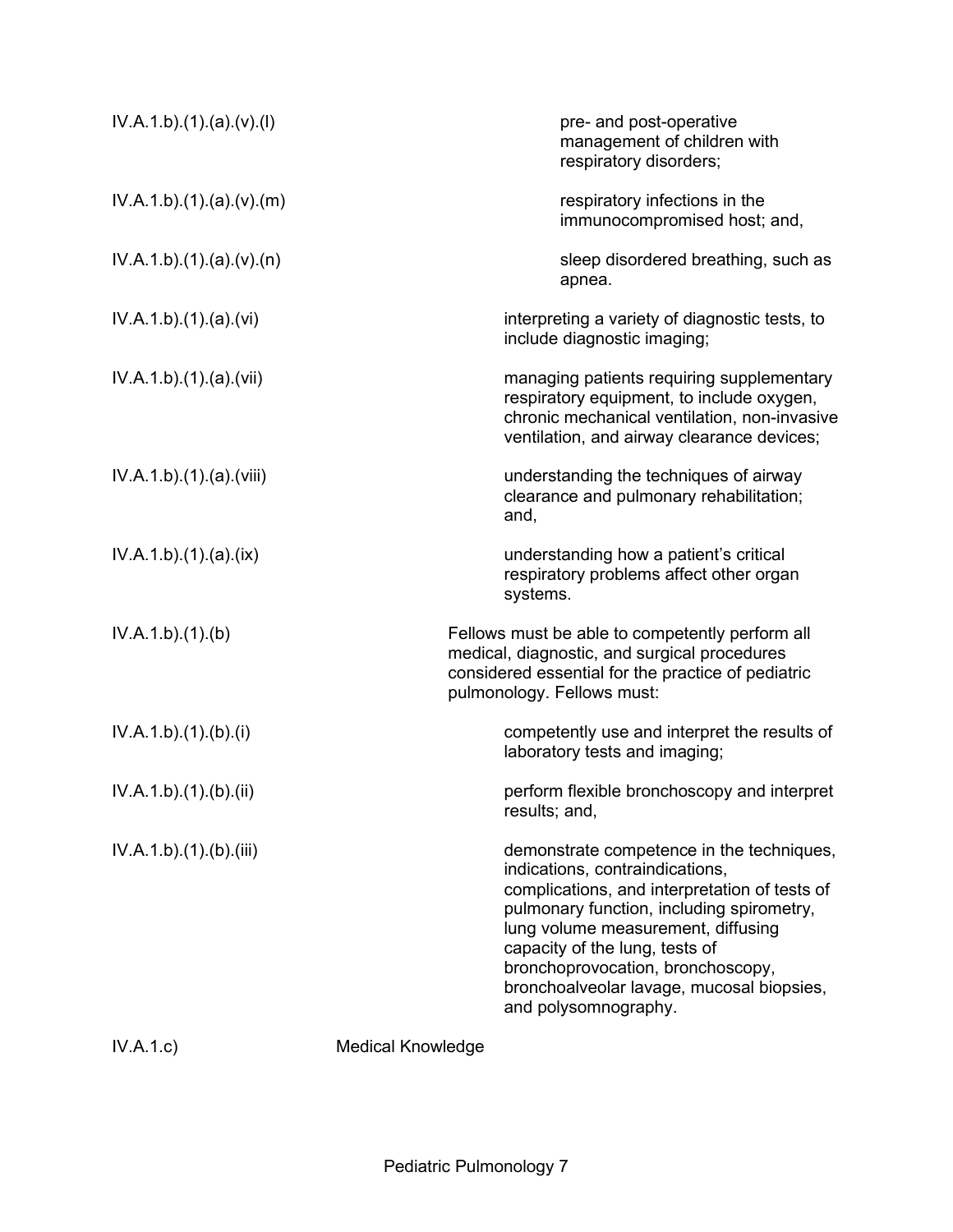| $IV.A.1.c.$ (1)           | Fellows must demonstrate knowledge of established and<br>evolving biomedical clinical, epidemiological, and social-<br>behavioral sciences, as well as the application of this<br>knowledge to patient care. Fellows must demonstrate<br>knowledge of:                                                                                        |
|---------------------------|-----------------------------------------------------------------------------------------------------------------------------------------------------------------------------------------------------------------------------------------------------------------------------------------------------------------------------------------------|
| $IV.A.1.c$ . $(1).$ $(a)$ | biostatistics, bioethics, clinical and laboratory<br>research methodology, study design, preparation of<br>applications for funding and/or approval of clinical<br>research protocols, critical literature review,<br>principles of evidence-based medicine, ethical<br>principles involving clinical research, and teaching<br>methods; and, |
| $IV.A.1.c$ . $(1).$ (b)   | the psychosocial aspects of chronic pulmonary<br>disease as they affect the pediatric patient and the<br>patient's family.                                                                                                                                                                                                                    |
| IV.A.1.d)                 | Practice-based Learning and Improvement                                                                                                                                                                                                                                                                                                       |
| IV.A.1.d)(1)              | Fellows must demonstrate the ability to investigate and<br>evaluate their care of patients, to appraise and assimilate<br>scientific evidence, and to continuously improve patient<br>care based on constant self-evaluation and lifelong<br>learning.                                                                                        |
| IV.A.1.e)                 | Interpersonal and Communication Skills                                                                                                                                                                                                                                                                                                        |
| IV.A.1.e. (1)             | Fellows must demonstrate interpersonal and<br>communication skills that result in the effective exchange<br>of information and collaboration with patients, their<br>families, and health professionals. Fellows must<br>demonstrate skill in:                                                                                                |
| IV.A.1.e. (1)(a)          | teaching both individuals and groups of learners in<br>clinical settings, classrooms, lectures, and<br>seminars, as well as by electronic and print<br>modalities;                                                                                                                                                                            |
| IV.A.1.e. (1). (b)        | providing feedback to learners and assessing<br>educational outcomes; and,                                                                                                                                                                                                                                                                    |
| IV.A.1.e. (1). (c)        | communicating the diagnosis of a life altering<br>disease to patients and patients' families.                                                                                                                                                                                                                                                 |
| IV.A.1.f)                 | <b>Systems-based Practice</b>                                                                                                                                                                                                                                                                                                                 |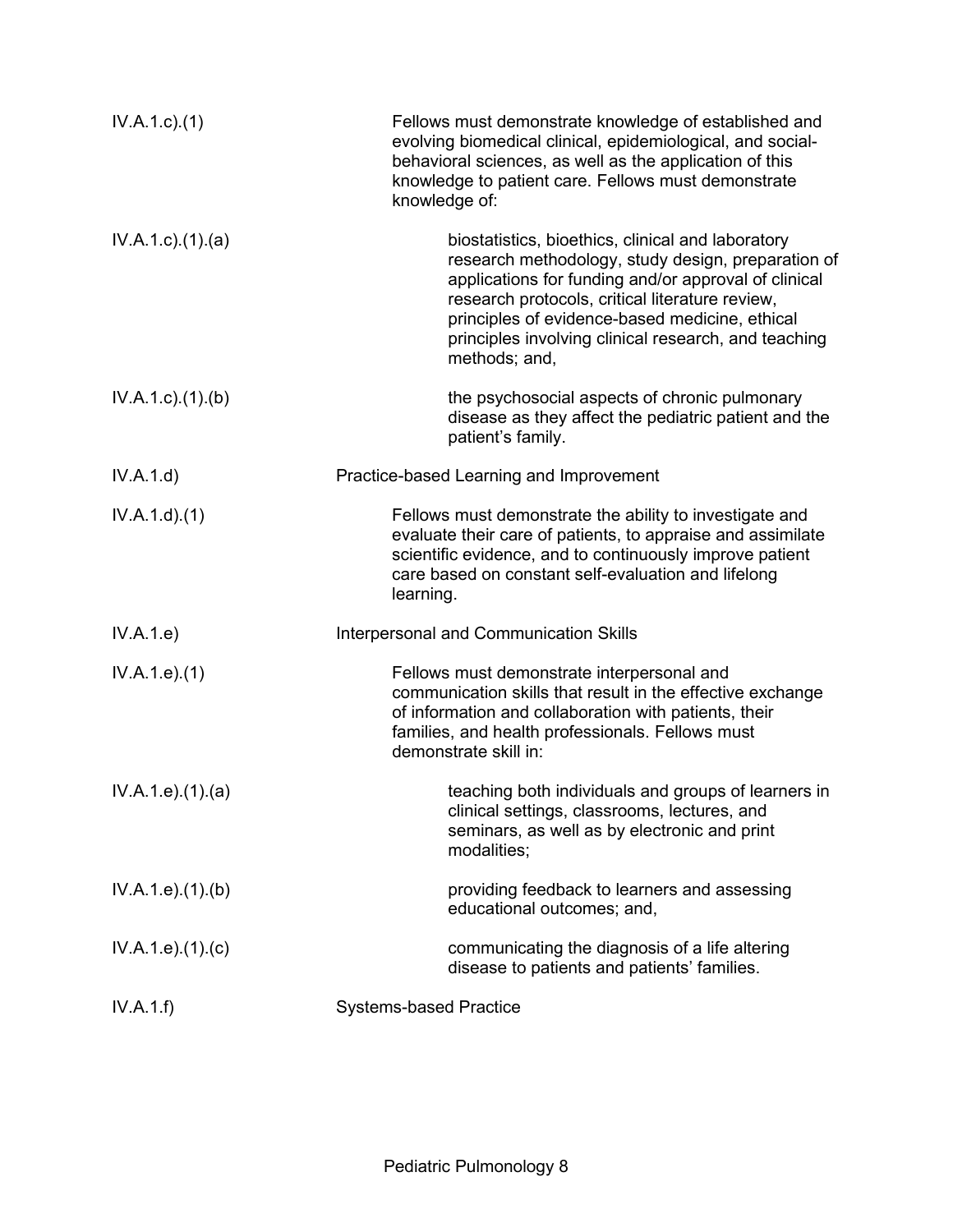| IV.A.1.f)(1)        | Fellows must demonstrate an awareness of and<br>responsiveness to the larger context and system of health<br>care, including the social determinates of health, as well as<br>the ability to call effectively on other resources in the<br>system to produce optimal care.                                             |  |
|---------------------|------------------------------------------------------------------------------------------------------------------------------------------------------------------------------------------------------------------------------------------------------------------------------------------------------------------------|--|
| IV.B.               | <b>Regularly Scheduled Educational Activities</b>                                                                                                                                                                                                                                                                      |  |
| IV.B.1.             | Fellows must have a formally structured educational program in the<br>clinical and basic sciences related to pediatric pulmonology.                                                                                                                                                                                    |  |
| IV.B.1.a)           | The program must utilize didactic experiences, such as lectures,<br>seminars, case discussions, journal clubs, and clinical experience.                                                                                                                                                                                |  |
| IV.B.1.b)           | Pediatric pulmonology conferences must occur regularly and<br>involve active participation by the fellows in planning and<br>implementation.                                                                                                                                                                           |  |
| IV.B.1.c)           | Fellow education must include instruction in:                                                                                                                                                                                                                                                                          |  |
| $IV.B.1.c.$ (1)     | basic and fundamental disciplines, as appropriate to<br>pediatric pulmonology, such as anatomy, physiology,<br>biochemistry, embryology, pathology, microbiology,<br>pharmacology, immunology, genetics, and<br>nutrition/metabolism;                                                                                  |  |
| IV.B.1.c.2)         | pathophysiology of disease, reviews of recent advances in<br>clinical medicine and biomedical research, and<br>conferences dealing with bioethics, complications, end-of-<br>life care, palliation and death, and the scientific, ethical,<br>and legal implications of confidentiality, and informed<br>consent; and, |  |
| IV.B.1.c). (2). (a) | This should include attention to physician-patient,<br>physician-family, physician-physician/allied health<br>professional, and physician-society relationships.                                                                                                                                                       |  |
| IV.B.1.c.3)         | the economics of health care and current health care<br>management issues, such as cost-effective patient care,<br>practice management, preventive care, population health,<br>quality improvement, resource allocation, and clinical<br>outcomes.                                                                     |  |
| IV.B.2.             | Fellow education must include courses, seminars, workshops, and/or<br>laboratory experience to provide background in basic and fundamental<br>principles related to the lung.                                                                                                                                          |  |
|                     |                                                                                                                                                                                                                                                                                                                        |  |

## **IV.C. Clinical Experiences**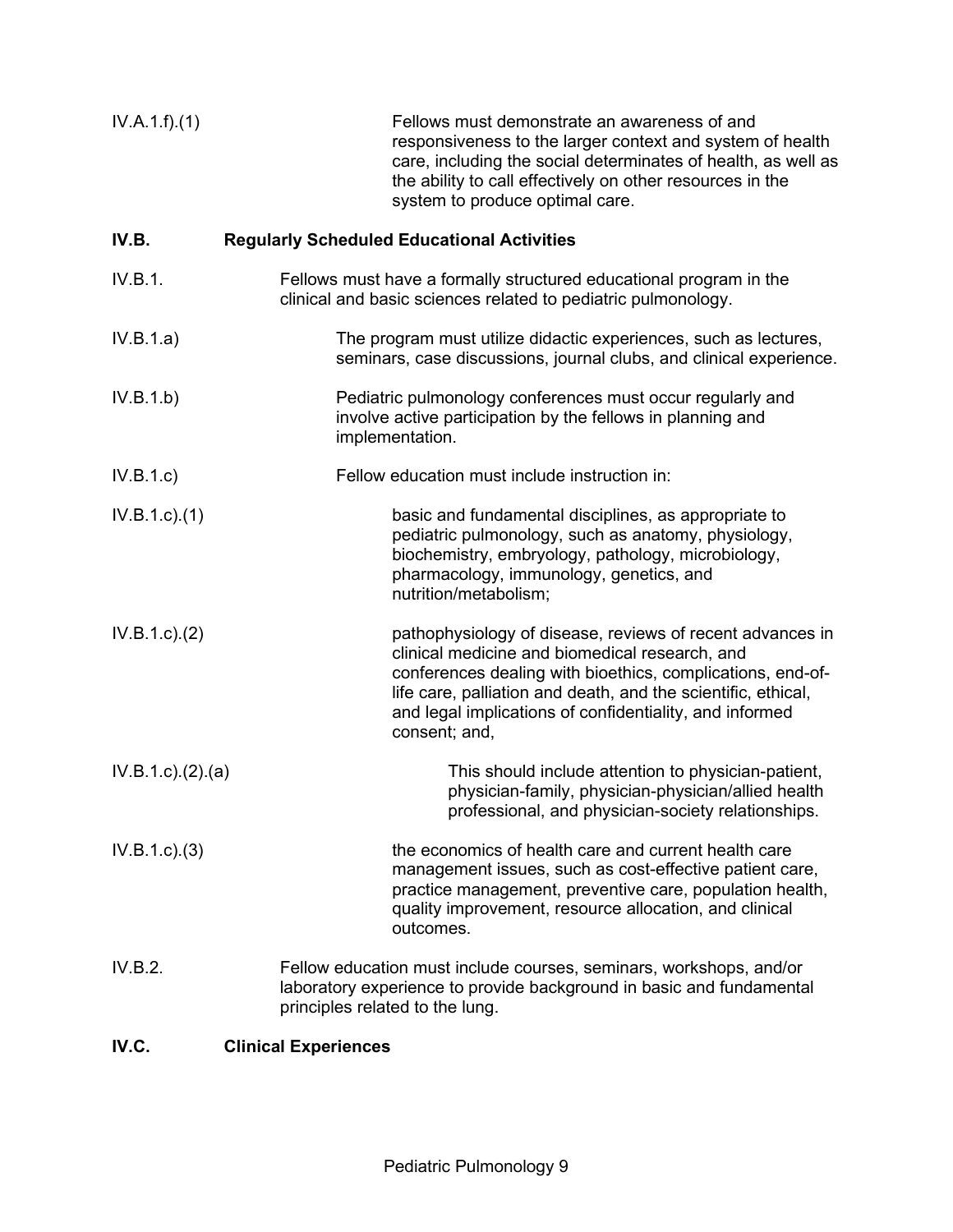| IV.C.1.          | Fellows must have responsibility for providing longitudinal care to a panel<br>of patients throughout their educational program that is supervised by one<br>or more members of the pediatric pulmonology faculty.                       |
|------------------|------------------------------------------------------------------------------------------------------------------------------------------------------------------------------------------------------------------------------------------|
| IV.C.1.a)        | This must include longitudinal care for outpatients.                                                                                                                                                                                     |
| IV.C.1.b)        | The panel of patients must be representative of the types of<br>pulmonary disorders fellows are likely to encounter once they<br>complete their educational program.                                                                     |
| IV.D.            | <b>Scholarly Activity</b>                                                                                                                                                                                                                |
| IV.D.1.          | <b>Fellows' Scholarly Activity</b>                                                                                                                                                                                                       |
| IV.D.1.a)        | The program must have a core curriculum in research and<br>scholarship.                                                                                                                                                                  |
| IV.D.1.a)(1)     | Where appropriate, the curriculum should be a<br>collaborative effort involving all pediatric subspecialty<br>programs at the institution.                                                                                               |
| IV.D.1.b)        | The program must provide a Scholarship Oversight Committee for<br>each fellow to oversee and evaluate the fellow's progress as<br>related to scholarly activity.                                                                         |
| IV.D.1.b)(1)     | Where applicable, a fellow's Scholarship Oversight<br>Committee should be a collaborative effort involving other<br>pediatric subspecialty programs or other experts.                                                                    |
| IV.D.1.c         | Each fellow must design and conduct a scholarly project in<br>pediatric pulmonology with guidance from the fellowship director<br>and a designated mentor. The designated mentor must:                                                   |
| $IV.D.1.c$ $(1)$ | be approved by the Scholarship Oversight Committee;<br>and,                                                                                                                                                                              |
| IV.D.1.c.2)      | have expertise in the fellow's area of scholarly interest,<br>either as a faculty member in pediatric pulmonology or<br>through collaboration with other departments or divisions.                                                       |
| IV.D.1.d         | Fellows' scholarly experience must begin in the first year and<br>continue for the entire length of the educational program.                                                                                                             |
| $IV.D.1.d$ $(1)$ | The experience must be structured to allow development<br>of requisite skills in research and scholarship, and provide<br>sufficient time for project completion, and presentation of<br>results to the Scholarship Oversight Committee. |
| IV.D.2.          | <b>Faculty Scholarly Activity</b>                                                                                                                                                                                                        |
|                  | See International Foundational Requirements, Section IV.D.2.                                                                                                                                                                             |